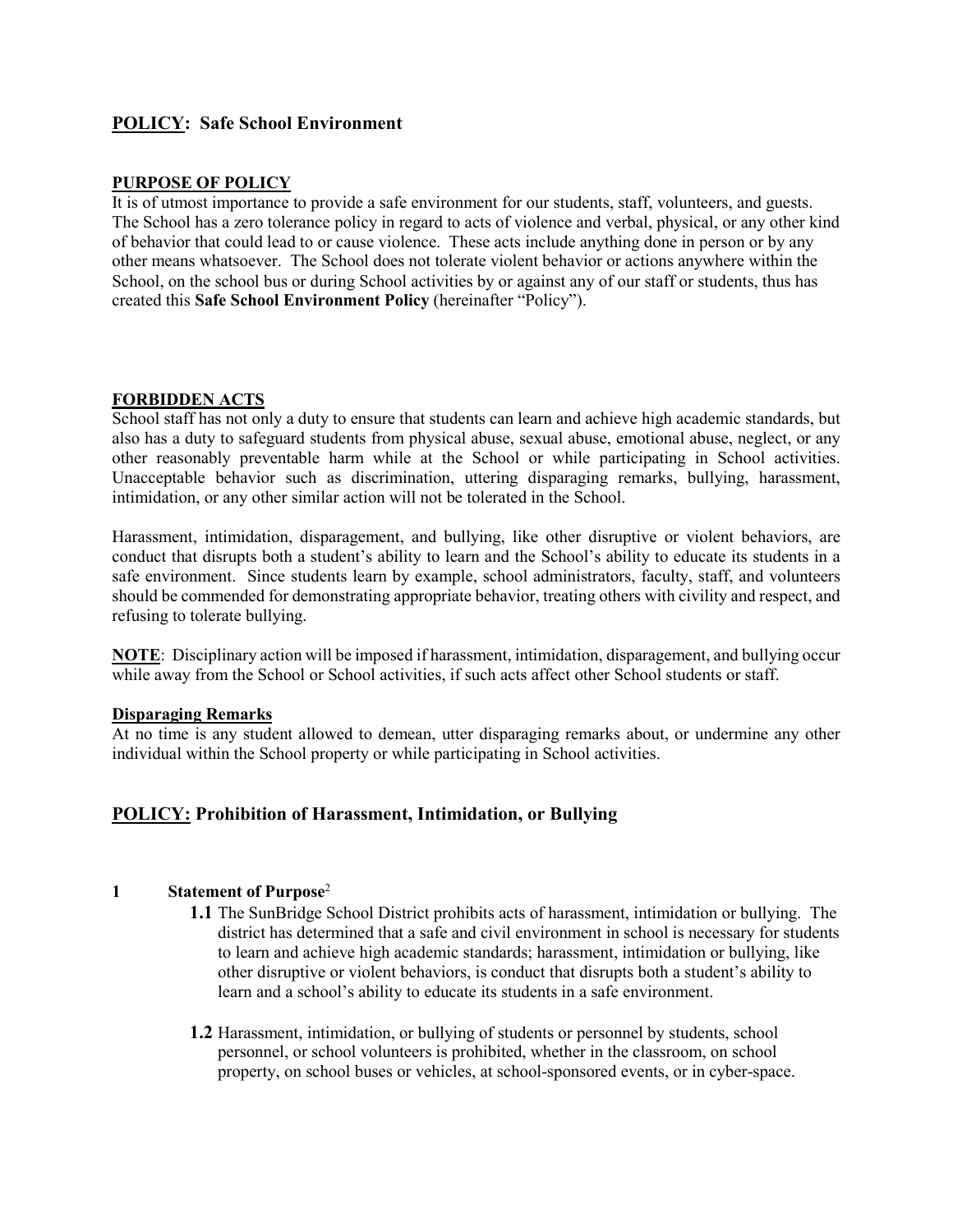**1.3** Because students learn by example, school administrators, faculty, staff and volunteers should be commended for demonstrating appropriate behavior, treating others with civility and respect, and refusing to tolerate harassment, intimidation or bullying.

# **2 Definition of Terms3**

- **2.1** The SunBridge School District establishes that "harassment, intimidation, or bullying" means any intentional written, verbal, graphic, or physical act or gesture that a student has exhibited toward another particular student more than once and the behavior both:
	- **2.1.1** causes mental or physical harm to the other student;
	- **2.1.2** is sufficiently severe, persistent, or pervasive that it creates an intimidating, threatening, or abusive educational environment for the other student.
- **2.2** "Harassment, intimidation, or bullying" also means electronically committed acts (i.e.., acts conducted using electronic or wireless communication devices) that a student has exhibited toward another particular student more than once and the behavior both:
	- **2.2.1** causes mental or physical harm to the other student;

<sup>2</sup> Statutory Requirement: *The policy shall include a statement prohibiting harassment, intimidation, or bullying of any student on school property or at school-sponsored events. O.R.C. 3313.666(B)(1).*

<sup>3</sup> Statutory Requirement: *The policy shall include a definition of harassment, intimidation, or bullying that shall include the definition in division (A) of this section: As used in this section, "harassment, intimidation, or bullying" means any intentional written, verbal, or physical act that a student has exhibited toward another particular student more than once and the behavior both:*

- *1) Causes mental or physical harm to the other student;*
- 2) *Is sufficiently severe, persistent, or pervasive that it creates an intimidating, threatening, or abusive educational environment for the other student. O.R.C. 3313.666(A)(1)-(2)*
- 1.2.2. is sufficiently severe, persistent, or pervasive that it creates an intimidating, threatening, or abusive educational environment for the other student.
	- **2.3** "Harassment, intimidation, or bullying" also means any intentional written, verbal, graphic, or physical act or gesture that a student has exhibited toward another particular student more than once, and based on any actual or perceived characteristic, such as race, color, religion, ancestry, national origin, gender, sexual orientation, gender identity and expression, or a mental, physical or sensory disability, or by any other distinguishing characteristic; and that both:
		- **2.3.1** causes mental or physical harm to the other student;
		- **2.3.2** is sufficiently severe, persistent, or pervasive that it creates an intimidating, threatening, or abusive educational environment for the other student.
	- **2.4** A "school-sponsored activity" means any activity conducted on or off school property (including school buses and other school-related vehicles) that is sponsored, recognized or authorized by the Ohio Board of Education.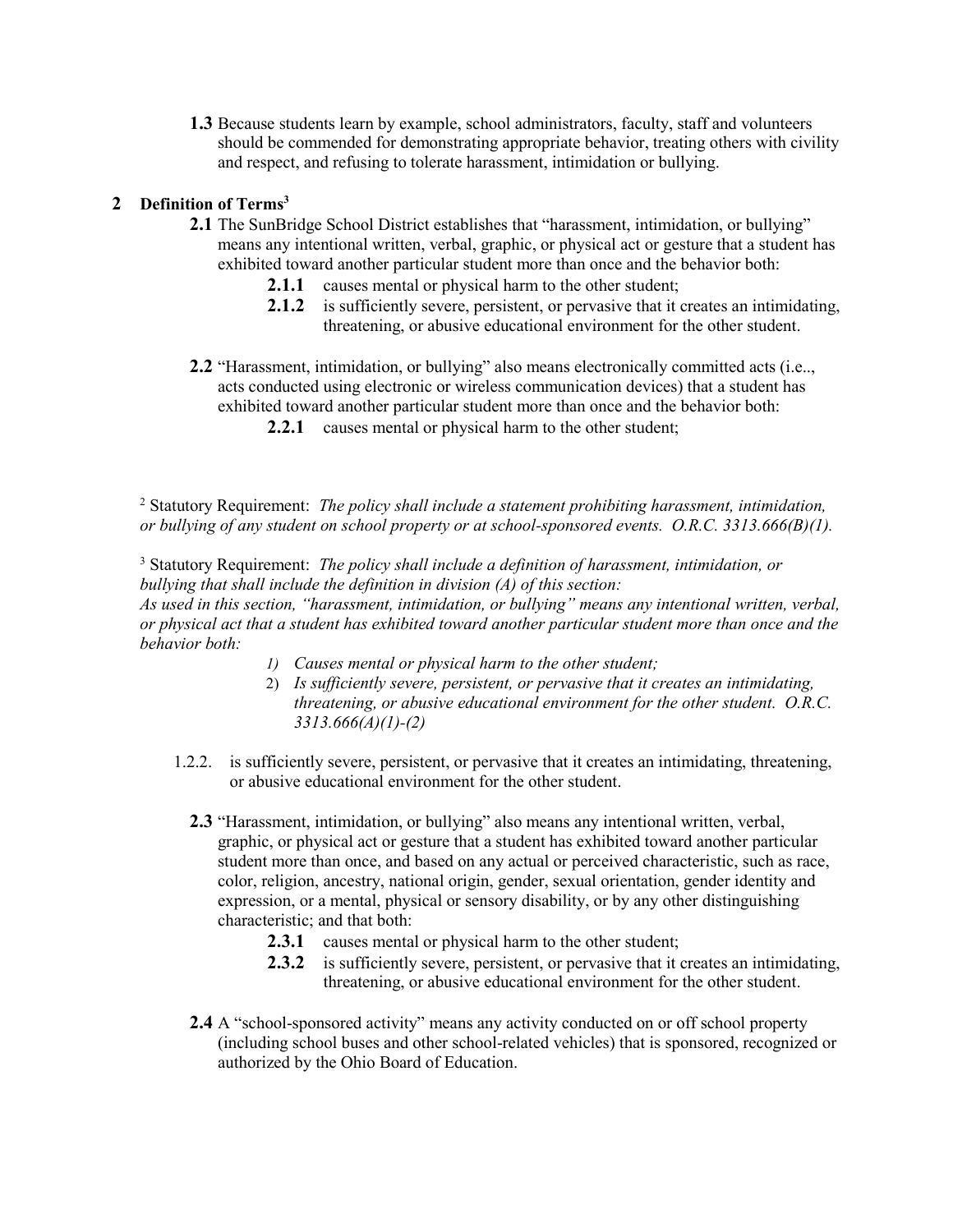**2.5** "Harassment or bullying" shall not mean any action that would constitute protected free expression under the First Amendment to the Constitution of the United States.<sup>[1](#page-2-0)</sup>

#### **3 Types of Conduct**

- **3.1** Harassment, intimidation or bullying can include, but is not limited to, the following behavior, overt acts, and/or circumstances:
	- **3.1.1** Verbal, nonverbal, physical or written harassment, bullying, hazing or other victimization that has the purpose or effect of causing injury, discomfort, fear, or suffering to the victim;
	- **3.1.2** Repeated remarks of a demeaning nature that have the purpose or effect of causing injury, discomfort, fear, or suffering to the victim;
	- **3.1.3** Unreasonable interference with a student's performance or creation of an intimidating, offensive or hostile learning environment;
	- **3.1.4** Physical violence and/or attacks;
	- **3.1.5** Threats, taunts and intimidation through words and/or gestures;
	- **3.1.6** Extortion, damage or stealing of money and/or possessions;
	- **3.1.7** Exclusion from the peer group or spreading rumors; and,
	- **3.1.8** Repetitive and hostile behavior with the intent to harm others through the use of information and communication technologies and other webbased/online sites (also known as "cyber bullying"), such as the following:
		- **3.1.8.1** Posting slurs on websites where students congregate or on weblogs (personal online journals or diaries);
		- **3.1.8.2** Sending abusive or threatening instant messages;
		- **3.1.8.3** Using camera phones to take embarrassing photographs of students and posting them online; and,
		- **3.1.8.4** Using Websites to circulate gossip and rumors to other students;
		- **3.1.8.5** Excluding other from an online group by falsely reporting them for inappropriate language to internet service providers.

# **4 Dissemination of Policy5**

- **4.1.1** The district shall annually disseminate the policy to staff, students, and parents, along with a statement explaining that it applies to all applicable acts of harassment, intimidation and bullying that occur on school property, at school-sponsored functions, on school buses or school-related vehicles, or in cyber space. The policy shall appear in student handbooks and in all publications that set forth the school district's comprehensive rules, procedures, and standards of conduct for schools and students in the district.
- **4.1.2** To ensure staff are prepared to prevent and effectively intervene with incidents of harassment, intimidation, or bullying, the district shall incorporate information about the policy into employee training manuals and programs.

<span id="page-2-0"></span><sup>&</sup>lt;sup>1</sup> 4 Statutory Requirement: *The policy shall include a disciplinary procedure for any student guilty of harassment, intimidation, or bullying, which shall not infringe on any student's rights under the First Amendment to the Constitution of the United States. O.R.C. 3313.666(B)(9).*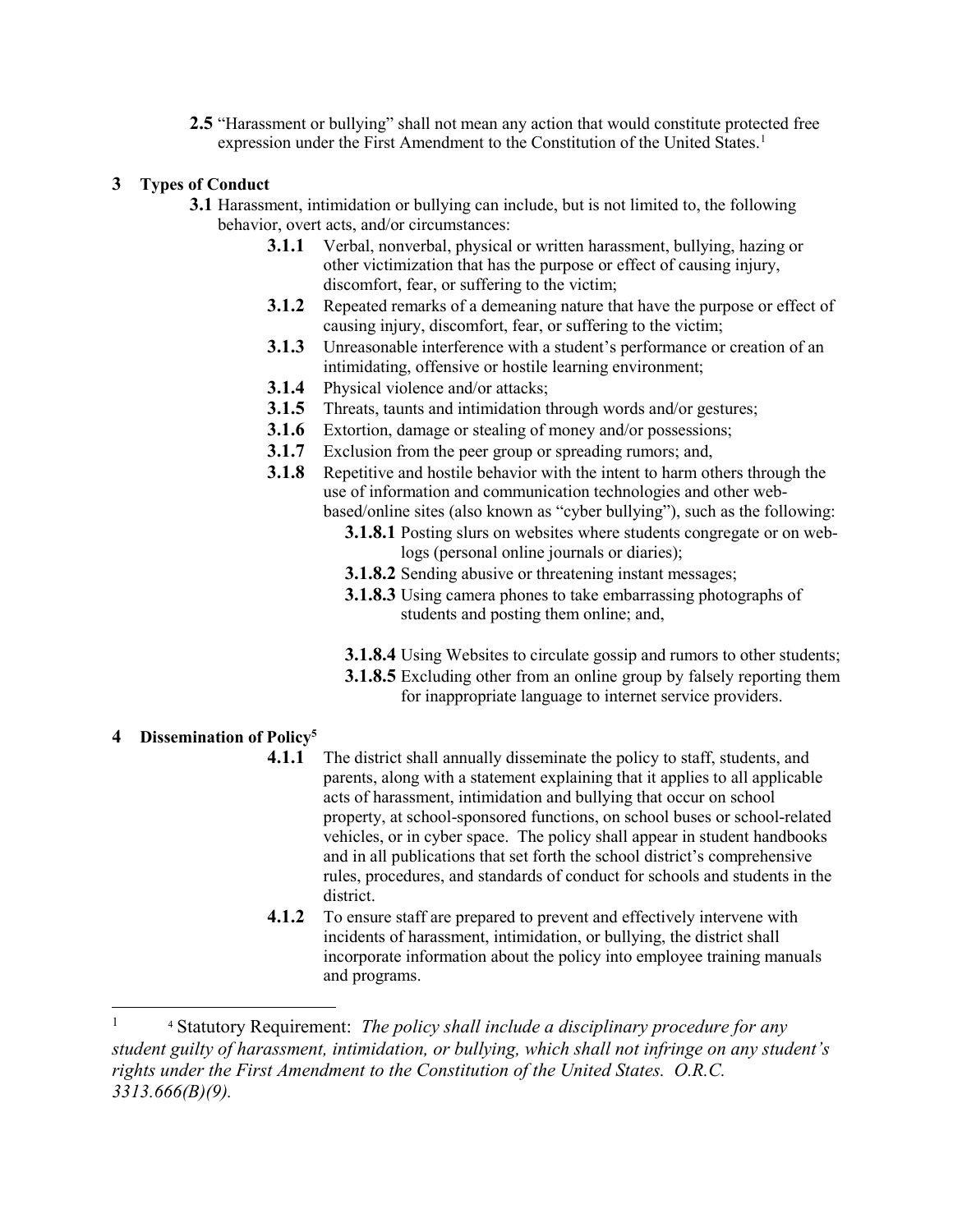## **5 Complaints6**

*Written and Oral Complaints* 

- **5.1.1** The district requires the principal or the principal's designee at each school to be responsible for receiving complaints alleging violations of this policy. Students, parents or guardians may file written complaints of suspected harassment, intimidation or bullying with any school staff member or administrator. A teacher or other school staff member who receives a written complaint shall promptly forward it (no later than the next school day) to the building principal or his/her designee for review and action.
- **5.1.2** Oral complaints shall also be considered official complaints. Students, parents or guardians, and school personnel may make oral complaints of conduct that they consider to be harassment, intimidation or bullying by verbally reporting to a teacher, school administrator, or other school personnel. A teacher or other school staff member who receives an oral complaint shall promptly document the complaint in writing, and shall promptly forward it (no later than the next school day) to the building principal for review and action.
- **5.1.3** Both written and oral complaints shall be reasonably specific as to the actions giving rise to the suspicion of harassment, intimidation and/or bullying, including person(s) involved, number of times and places of the alleged conduct, the target of the prohibited behavior(s), and the names of any potential student or staff witness.

5 Statutory Requirement: *Each board's policy shall appear in any student handbooks, and in any of the publications that set forth the comprehensive rules, procedures, and standards of conduct for schools and students in the district. Information regarding the policy shall be incorporated into employee training manuals. O.R.C. 3313.666(C).*

<sup>6</sup> Statutory Requirements: *The policy shall include: a procedure for reporting prohibited incidents O.R.C. 3313.666(B)(3).* 

#### *Anonymous Complaints*

*Students who make oral complaints as set forth above may request that their name be maintained in confidence by the school staff member(s) and administrator(s) who receive the complaint. The anonymous complaints shall be reviewed and reasonable action will be taken to address the situation, to the extent such action may be taken that (1) does not disclose the source of the complaint, and (2) is consistent with the due process rights of the student(s) alleged to have committed acts of harassment, intimidation and/or bullying.*

#### **6 School Personnel Responsibilities and Individual Intervention Strategies 7**

**6.1** Teachers and Other School Staff

- **6.1.1** Teachers and other school staff, who witness acts of harassment, intimidation or bullying, as defined above, shall promptly notify the building principal and/or his/her designee of the event observed by filing a written incident report concerning the events witnessed.
- **6.1.2** In addition to addressing both informal and formal complaints, school personnel are encouraged to address the issue of harassment, intimidation or bullying in other interactions with students. School personnel may find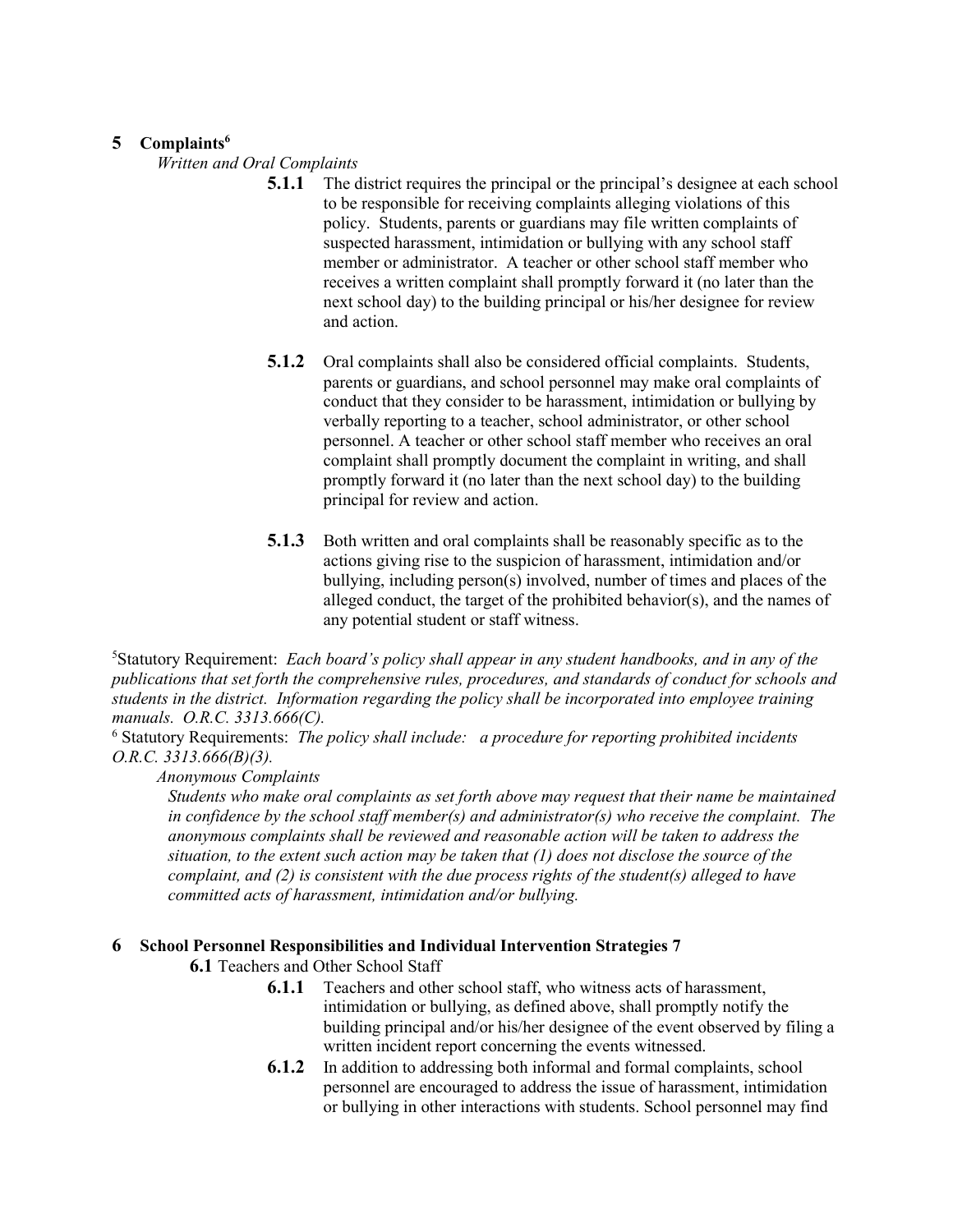opportunities to educate students about harassment, intimidation and bullying and help eliminate such prohibited behaviors through class discussions, counseling, and reinforcement of socially appropriate behavior.

**6.1.3** School personnel should intervene promptly whenever they observe student conduct that has the purpose or effect of ridiculing, humiliating or intimidating another student/school personnel, even if such conduct does not meet the formal definition of "harassment, intimidation or bullying."

**6.1.4**

- **6.2** Administrator Responsibilities<sup>8</sup>
	- **6.2.1** Investigation

The district requires the principal and/or the principal's designee to be responsible for determining whether an alleged act constitutes a violation of this policy. In so doing, the principal and/or the principal's designee shall conduct a prompt and thorough investigation of all written and oral complaints of suspected harassment, intimidation, or bullying. A written report of the investigation shall be prepared when the investigation is complete. Such report shall include: findings of fact, a determination of whether acts of harassment, intimidation or bullying were verified, and, when prohibited acts are verified, a recommendation for intervention, including disciplinary action. Where appropriate, written witness statements shall be attached to the report.

<sup>7</sup> Statutory Requirement: *The policy shall include: a requirement that school personnel report prohibited incidents of which they are aware to the school principal or other administrator designated by the principal; a procedure for documenting any prohibited incident that is reported. O.R.C. 3313.666(B)(4), 3313.666(B)(6).*

<sup>8</sup> Statutory Requirement: *The policy shall include: a procedure for documenting any prohibited incident that is reported; and, a procedure for responding to and investigating any reported incident. O.R.C. 3313.666(6)-(7).*

> **6.2.1.2** Notwithstanding the foregoing, when a student making an informal complaint has requested anonymity, the investigation of such complaint shall be limited as is appropriate in view of the anonymity of the complaint. Such limitation of investigation may include restricting action to a simple review of the complaint (with or without discussing it with the alleged perpetrator), subject to receipt of further information and/or the withdrawal by the complaining student of the condition that his/her report be anonymous.

**6.2.2** Responding to Incidents: Disciplinary and Non-Disciplinary Interventions 6.2.2.1 Verified acts of harassment, intimidation, or bullying shall result

in an intervention by the building principal or his/her designee that is intended to ensure that the prohibition against harassment, intimidation or bullying behavior is enforced, with the goal that any such prohibited behavior will cease.

1.1.1.2 School District recognizes that acts of harassment, intimidation, or bullying can take many forms and can vary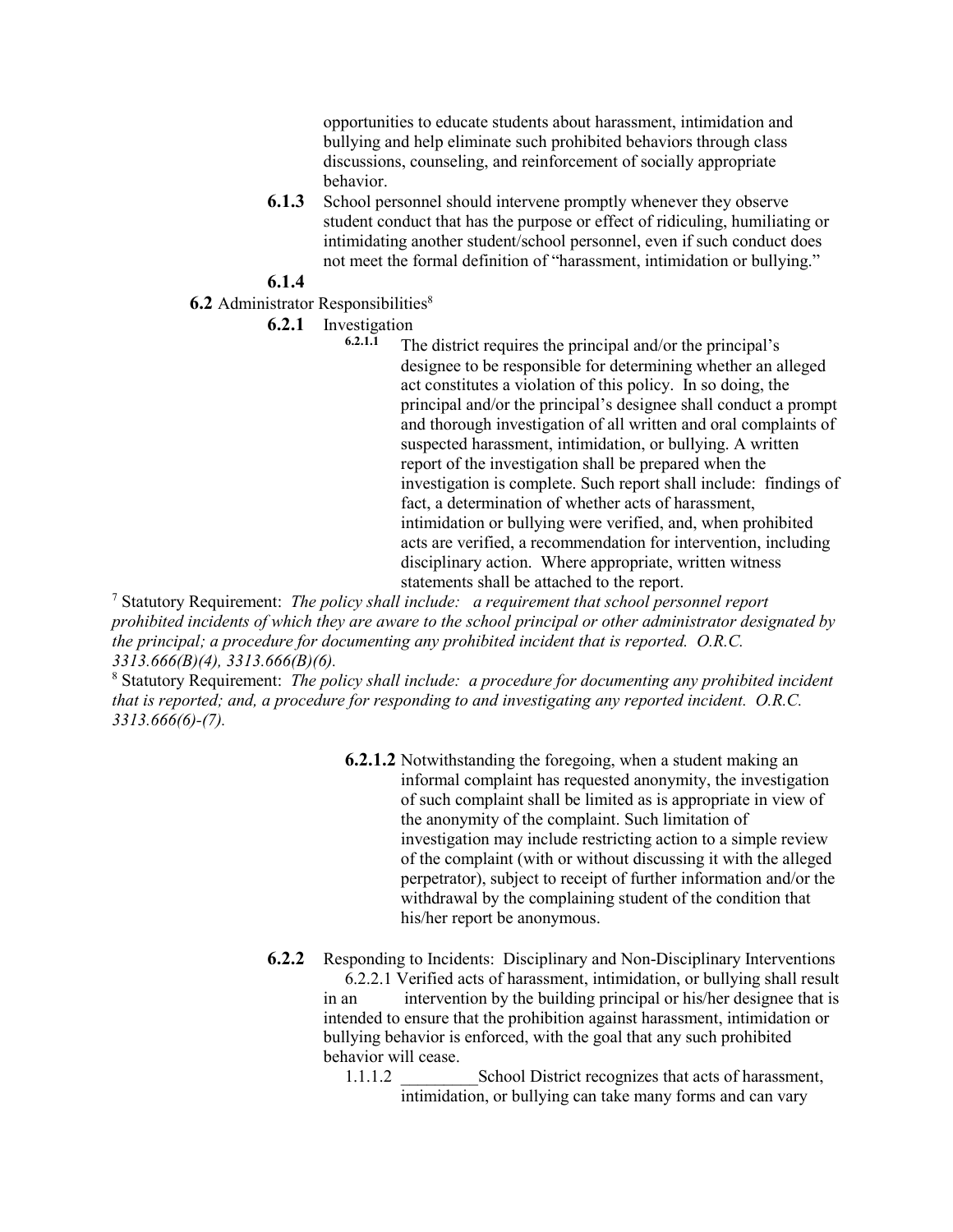dramatically in seriousness and impact on the targeted individual and school community. Accordingly, there is no one prescribed response to verified acts of harassment, intimidation, and bullying. Disciplinary and appropriate remedial actions for a student or staff member who commits an act of harassment, intimidation or bullying may range from positive behavioral interventions up to, and including, suspension or expulsion.

- 1.1.1.3 In determining appropriate interventions for each individual who commits an act of harassment, intimidation, or bullying, the building principal shall give the following factors full consideration:
	- \* the degree of harm caused by the incident(s);
	- \* the surrounding circumstances;
	- \* the nature and severity of the behavior;
		- \* the relationship between the parties involved; and,
		- \* past incidences or continuing patterns of behavior.
	- 1.1.1.3.1 Non-disciplinary Interventions
		- 1.1.1.3.1.1 Counseling: When verified acts of harassment, intimidation or bullying are identified early and/or when such verified acts do not reasonably require a disciplinary response, students may be counseled as to the definition of harassment, intimidation or bullying, its prohibition and their duty to avoid any conduct that could be considered harassing, intimidating or bullying.
- 1.2.2.3.1.1 Peer Mediation: If a complaint arises out of conflict between students or groups of students, peer mediation may be considered. Special care, however, is warranted in referring such cases to peer mediation. A power imbalance may make the process intimidating for the victim and therefore inappropriate. The victim's communication and assertiveness skills may be low and could be further eroded by fear resulting from past intimidation and fear of future intimidation. In such cases, the victim should be given additional support. Alternatively, peer mediation may be deemed inappropriate to address the concern.

## 1.2.2.3.2 Disciplinary Interventions

6.2.2.3.2.1When acts of harassment, intimidation and bullying are verified and a disciplinary response is warranted, students are subject to the full range of disciplinary consequences. Anonymous complaints that are not otherwise verified, however, shall not be the basis for disciplinary action.

6.2.2.3.2.2In and out-of-school suspension may be imposed only after informing the accused perpetrator of the reasons for the proposed suspension and giving him/her an opportunity to explain the situation.

6.2.2.3.2.3Expulsion may be imposed only after a hearing before the Board of Education, a committee of the Board or an impartial hearing officer designated by the Board of Education in accordance with Board policy. This consequence shall be reserved for serious incidents of harassment, intimidation or bullying and/or when past interventions have not been successful in eliminating prohibited behaviors.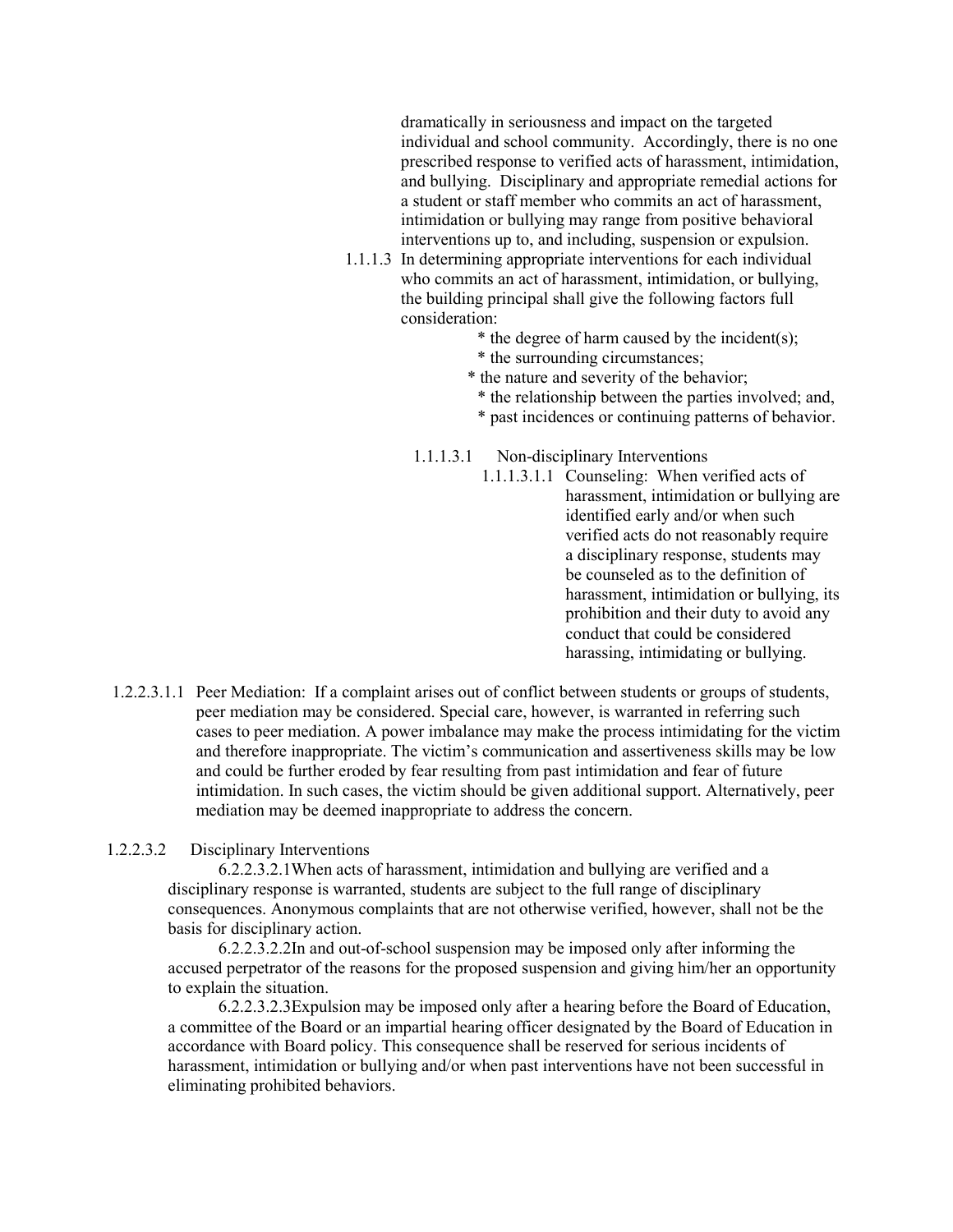## 2. **Intervention Strategies for Classroom, School Building, or District**

- V.1 SunBridge School District recognizes that overall school climate and school culture might overtly or inadvertently support prohibited behaviors. Accordingly, when the district responds to an individual who has committed a verified act of harassment, intimidation, or bullying, the district should consider whether taking action beyond the individual would prevent potential problems. Additionally, the SunBridge district should attempt to actively involve parents, school employees, school volunteers, students and community members in the remediation of prohibited behaviors.<sup>9</sup> The following are examples of potential intervention strategies that shall serve as a resource for administrators and school personnel:
	- 7.1.1 Respectful responses to harassment, intimidation or bullying concerns raised by students, parents or school personnel;
	- 7.1.1 Planned professional development programs addressing targeted individuals' problems;
	- 7.1.2 Data collection to document victim problems to determine the nature and scope of the problem;

<sup>9</sup> Statutory Requirement: *The policy shall be developed in consultation with parents, school employees, school volunteers, students, and community members. O.R.C. 33313.666(B).*

- 7.1.4 Use of peers to help ameliorate the plight of victims and include them in group activities;
- 7.1.5 Avoidance of sex-role stereotyping (e.g., males need to be strong and tough);

7.1.6 Awareness and involvement on the part of all school personnel and parents with regard to victim problems;<br>7.1.7 An attitude that are

- **7.1.7** An attitude that promotes communication, friendship, assertiveness skills and character education;
- **7.1.8** Modeling by school personnel of positive, respectful and supportive behavior toward students;
- **7.1.9** Creating a school atmosphere of team spirit and collaboration that promotes appropriate social behavior by students in support of others (*Ohio School Climate Guidelines*);
- **7.1.10** Employing classroom strategies that instruct students how to work together in a collaborative and supportive atmosphere; and
- **7.1.11** Form harassment, intimidation and bullying task forces, programs and other initiatives involving volunteers, parents, law enforcement and community members.

# **<sup>8</sup> Intervention Strategies to Protect Victims**<sup>10</sup>

- **8.1** When responding to verified acts of harassment, intimidation, or bullying, the district shall consider potential strategies to protect victims from additional harassment, intimidation, or bullying, and from retaliation following a report. Potential strategies include:
	- 1.1.1 Supervising and disciplining offending students fairly and consistently;

8.1.2 Providing adult supervision during recess, lunch time, bathroom breaks and in the hallways during times of transition;

- 1.1.3 Maintaining contact with parents and guardians of all involved parties;
- 1.1.4 Providing counseling for the victim if assessed that it is needed;
- 1.1.5 Informing school personnel of the incident and instructing them to monitor the victim and the offending party for indications of harassing, intimidating and bullying behavior; instructing personnel to intervene when prohibited behaviors are witnessed;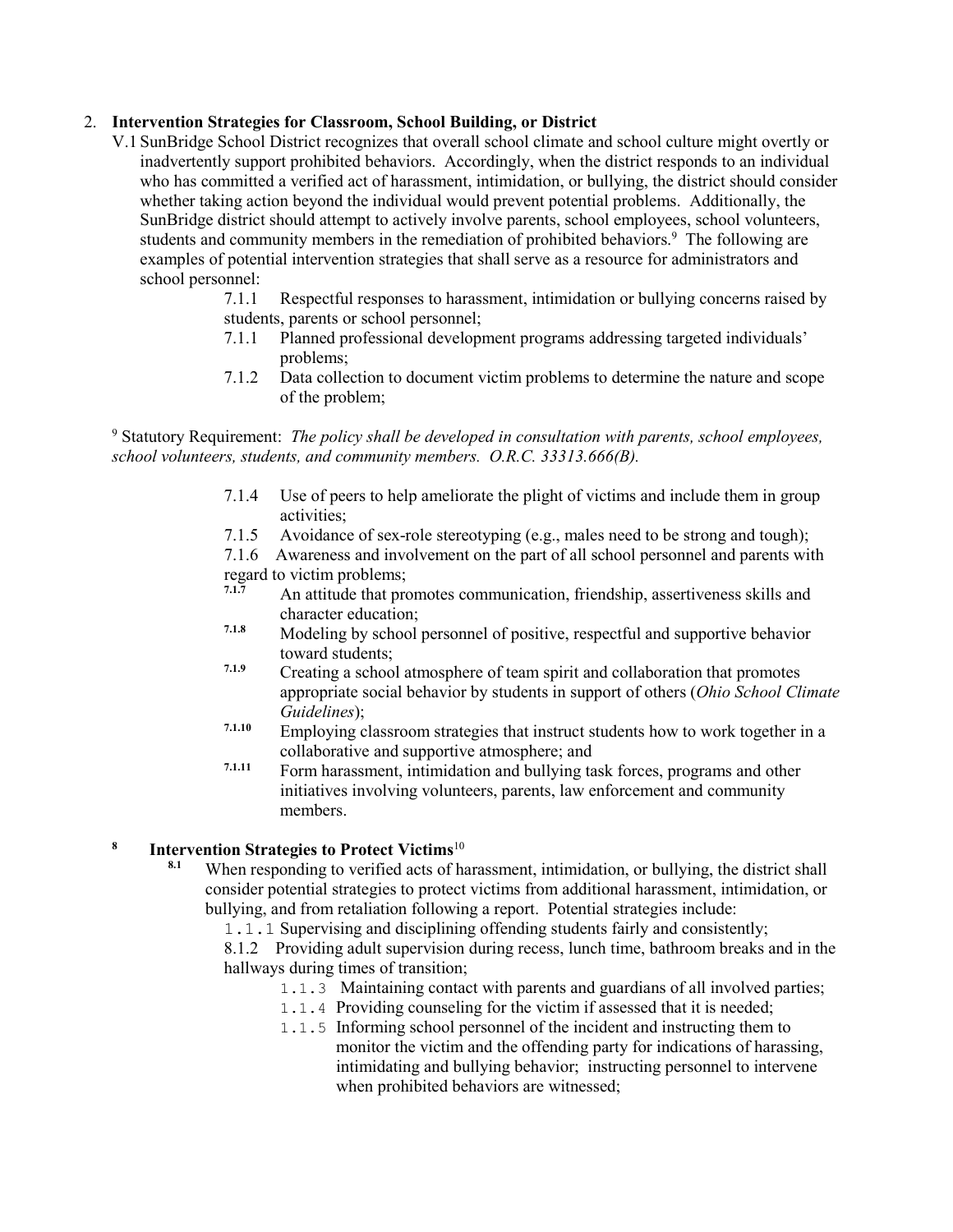**1.1.6** Checking with the victim daily to ensure that there have been no incidents of harassment/intimidation/bullying or retaliation from the offender(s).

<sup>10</sup> Statutory Requirement: *The policy shall include a strategy for protecting a victim from additional harassment, intimidation, or bullying, and from retaliation following a report. O.R.C. 3313.666(B)(8).*

# **<sup>9</sup> Reporting Obligations**<sup>11</sup>

- **9.1** Reports to the Parent or Guardian of the Perpetrator
	- 1.1.1 If after investigation, acts of harassment, intimidation and bullying by a specific student are verified, the building principal or his/her designee shall notify in writing the parent or guardian of the perpetrator of that finding. If disciplinary consequences are imposed against such student, a description of such discipline shall be included in such notification.
- **9.2** Reports to the victim and his/her parent of guardian
	- 9.2.1 If after investigation, acts of bullying against a specific student are verified, the building principal or his/her designee shall notify the parent or guardian of the victim of such finding. In providing such notification, care must be taken to respect the statutory privacy rights of the perpetrator of such harassment, intimidation and bullying.
- 9.3 List of verified acts of harassment, intimidation or bullying<sup>12</sup>
	- 9.3.1 School District administrators shall semiannually provide the president of the district board a written summary of all reported incidents and post the summary on the district Web site, if one exists. The list shall be limited to the number of verified acts of harassment, intimidation and bullying, whether in the classroom, on school property, to and from school, or at school-sponsored events.

#### 10 **Police and Child Protective Services**

- **10.1** Allegations of criminal misconduct will be reported to law enforcement, and suspected child abuse must be reported to Child Protective Services, per required timelines. School District must also investigate for the purpose of determining whether there has been a violation of School District Policy or Procedure, even if law enforcement or CPS is also investigating. All School District personnel must cooperate with School District personnel must cooperate with investigations by outside agencies.
- **10.2** In addition to, or instead of, filing a bullying/harassment/intimidation complaint through this policy, a complainant may choose to exercise other options, including but not limited to filing a complaint with outside agencies or filing a private lawsuit.

Nothing prohibits a complainant from seeking redress under any other provision of the Revised Code or common law that may apply.

## **11 Training13**

**11.1** Orientation sessions for students shall introduce the elements of this policy and procedure. Students will be provided with age-appropriate information on the recognition and prevention of harassment, intimidation or bullying, and their rights and responsibilities under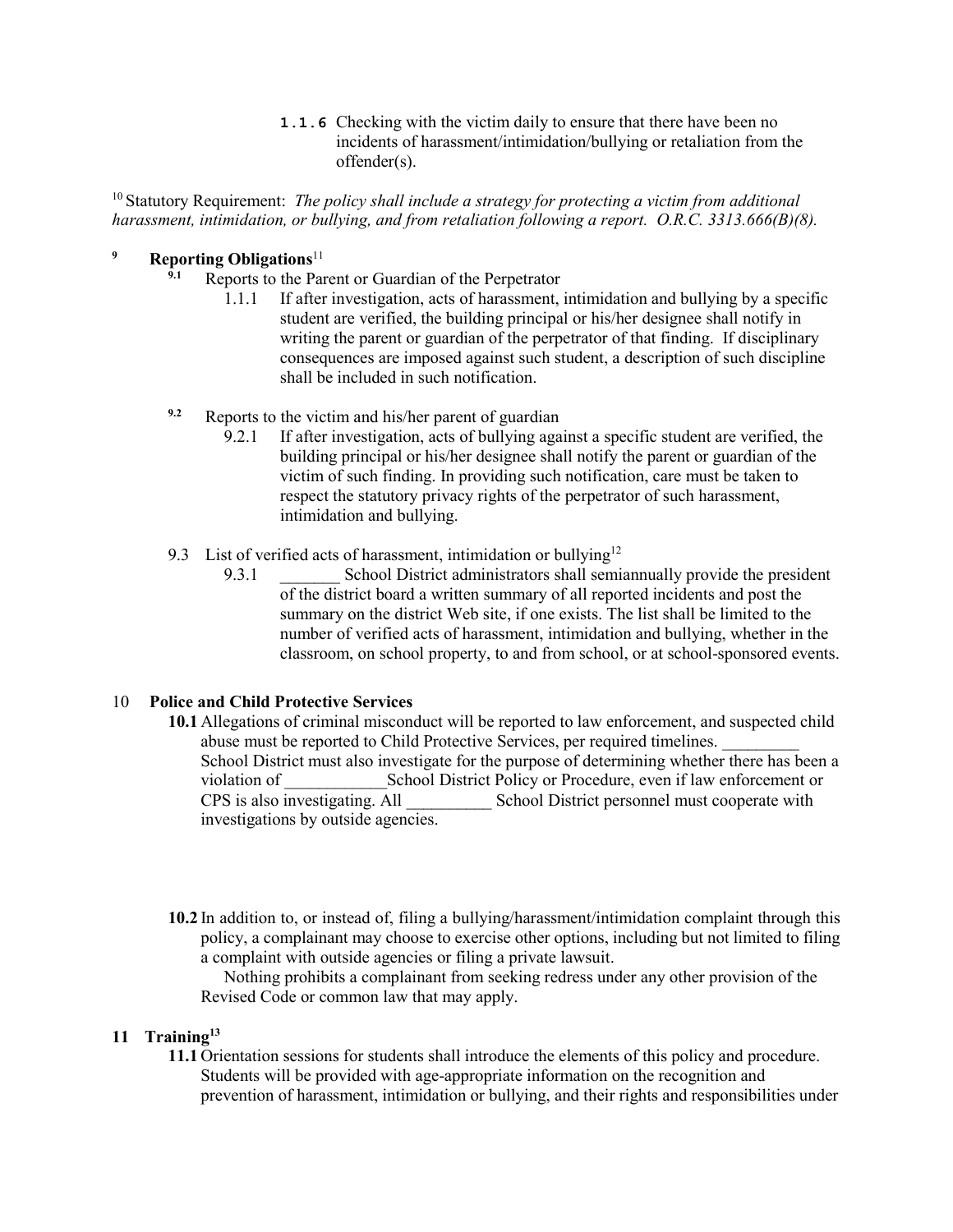this and other district policies, procedures and rules, at student orientation sessions and on other appropriate occasions. Parents will be provided with information about this policy and procedure, as well as information about other district and school rules and disciplinary policies. This policy and procedure shall be reproduced in student, staff, volunteer and parent handbooks.

- **11.2** Information regarding the policy on harassment/intimidation/bullying behavior shall be incorporated into employee training materials and volunteers with direct contact with students. Time spent by school employees in the training, workshops or courses shall apply toward any state or district mandated continuing education requirements.
- **11.3** School personnel members are encouraged to address the issue of harassment/intimidation/bullying in other interaction with students. School personnel may find opportunities to educate students about bullying and help eliminate bullying behavior through class discussions, counseling and reinforcement of socially appropriate behavior. School personnel should intervene promptly whenever they observe student conduct that has the purpose or effect of ridiculing, humiliating or intimidating another student/school personnel, even if such conduct does not meet the formal definition of "harassment/intimidation/bullying."

<sup>13</sup> Statutory Requirement: *To the extent that state or federal funds are appropriated for these purposes, each school district shall: 1) provide training, workshops, or courses on the district's harassment, intimidation, or bullying policy adopted pursuant to section 3313.666 of the Revised Code to school employees and volunteers who have direct contact with students. Time spent by school employees in the training, workshops, or courses shall apply towards any state- or district-mandated continuing education requirements; 2) develop a process for educating students about the policy. O.R.C. 3313.667(B)(1)-(2).*

#### Harassment

Behavior that targets an individual because of their race, color, religion, gender, age, national origin, marital status, disability, or veteran status or any other protected status as defined by federal, provincial, state, or local laws is strictly prohibited. Harassment is such verbal or physical conduct that unreasonably disrupts or harms another in the School or while participating in School activities. Each individual at the School has the right to be free from improper or offensive conduct while at the School or while participating in School activities. School students, employees, student family members, guests, and visitors should be treated with respect, courtesy, and dignity at all times. Unwelcome, insulting, or offensive remarks or actions have no place at the School. To maintain an atmosphere free from harassment, each individual at the School should exercise good judgment in their relationships with others.

The School is committed to maintaining a school environment free of harassment based on race, color, religion, national origin, gender, sexual orientation, or disability. Harassment at the School, on the school bus, via computer/internet or at School-sponsored events is strictly prohibited. The School requires all students to conduct themselves in an appropriate manner with respect to their fellow employees, students, visitors, guests, and all members of the School community.

*Harassment In General*. Harassment includes communications such as jokes, comments, innuendoes, notes, display of pictures or symbols, gestures, or other conduct that offends or shows disrespect to others based upon race, color, religion, national origin, gender, sexual orientation, or disability. This includes cyberbullying.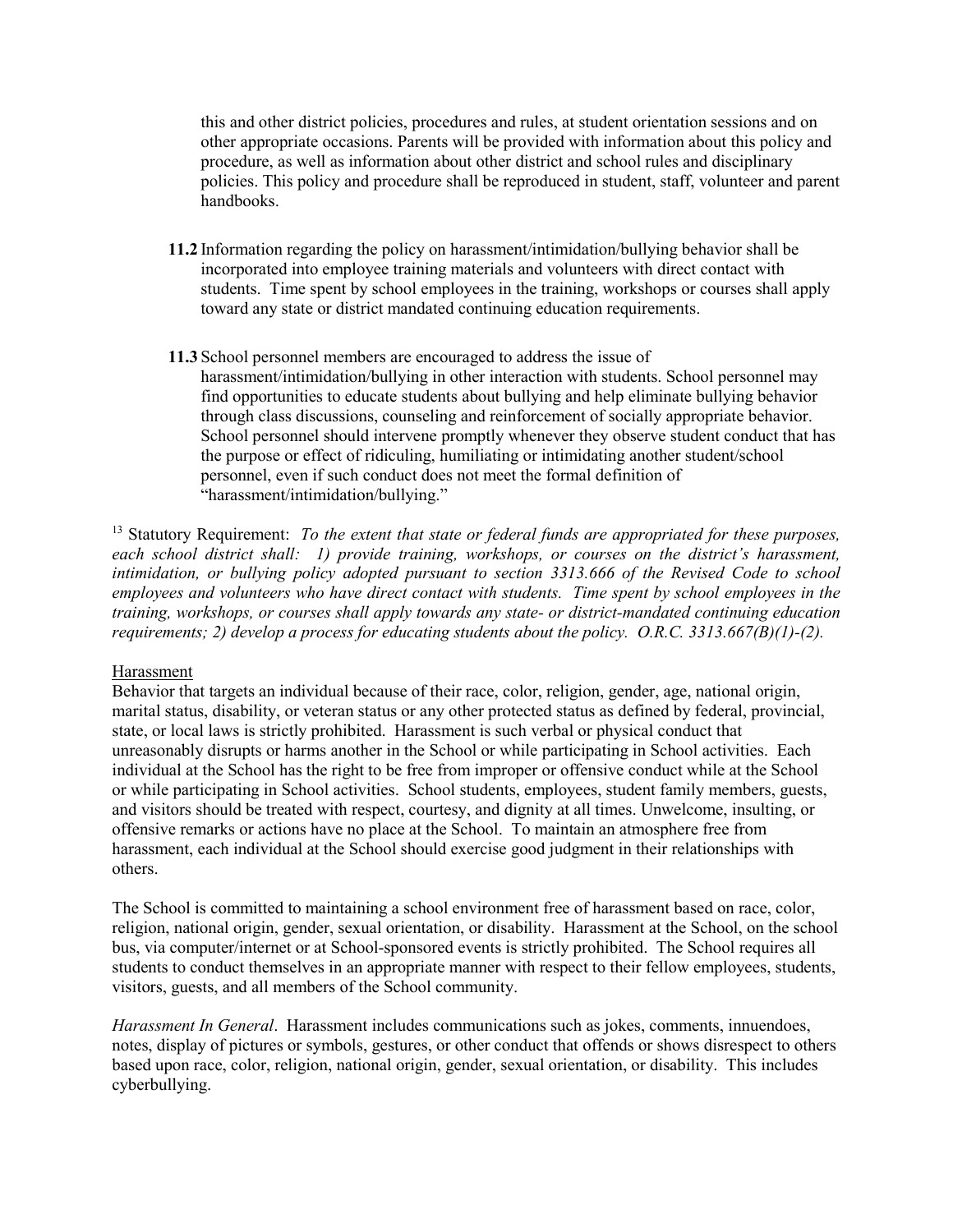What one person may consider acceptable behavior, may reasonably be viewed as harassment by another person. Therefore, students should consider, before speaking or acting, how their words and actions might reasonably be viewed by other individuals. It is also important for students to make it clear to others when a particular behavior or communication is unwelcome, intimidating, hostile, or offensive.

*Sexual Harassment*. Sexual harassment includes sexual advances, requests for sexual favors, and/or other verbal or physical conduct of a sexual nature when:

- 1. Acceptance of or submission to such conduct is made either explicitly or implicitly a term or condition of education,
- 2. The individual's response to such conduct is used as a basis for educational, disciplinary, or other decisions affecting a student,
- 3. Such conduct interferes with an individual's education or participation in extracurricular activities, or
- 4. The conduct creates an intimidating, hostile, or offensive work or school environment.

## Intimidation and Bullying

Intimidation and bullying means any deliberate or intentional gesture, or any deliberate or intentional written, verbal, or physical act or threat that one individual exhibits towards another individual at the School or when participating in a School activity, and the behavior both: (1) has one or more of the following effects: (a) harming the other individual; (b) damaging the other individual's property; (c) placing the other individual in reasonable fear of harm to their person; (d) placing the other individual in reasonable fear of damage to their property; and (2) is sufficiently severe, persistent, or pervasive that it creates an intimidating, threatening, or abusive environment for the impacted individual. This includes cyberbullying by use of technology in school or out of school.

#### Teen Dating Violence

The Board is committed to providing a learning environment in which dating violence is not tolerated. Consistent with this philosophy, the Board is committed to promoting an environment free from dating violence. Accordingly, the Board seeks to increase awareness of teen dating violence and help in responding to the needs of victims and children who are witnesses to such violence.

Teen dating violence occurring in any setting is unlawful and teen dating violence occurring in any school setting will not be tolerated. Further, retaliation against an individual who has complained about teen dating violence or cooperated in an investigation of teen dating violence will not be tolerated. The Board will respond promptly to complaints and reports of teen dating violence or retaliation and corrective action will be taken where necessary, including disciplinary action where appropriate.

# **REPORTING**

If an individual experiences or observes harassment, intimidation, bullying, or disparaging remarks, they should immediately report the incident to the School Principal, Dean of Students, or any other member of the School's staff.

All School employees, Trustees, volunteers, and students are required to report prohibited incidents of which they are aware to the Principal or their designee. The Principal or their designee is then responsible for determining whether an alleged incident constitutes a violation of this policy. In so doing, the Principal or their designee shall conduct a prompt, thorough, and complete investigation of the reported incident, and prepare a report documenting the prohibited incident that is reported. Once an investigation is completed, and the reported incident has been substantiated, the parent or guardian of any student involved in the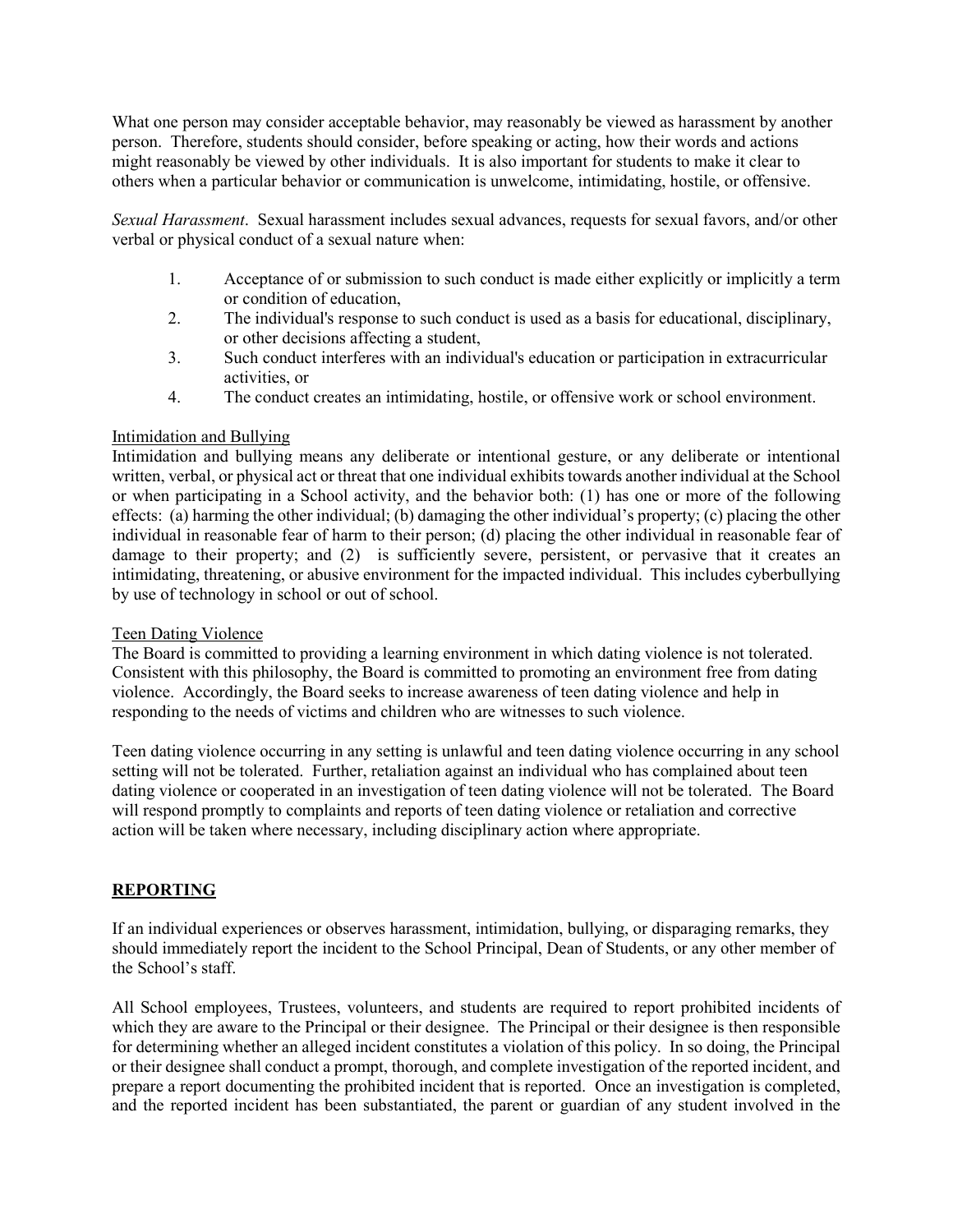prohibited incident shall be notified and to the extent permitted by R.C. § 3319.321 and the Family Educational Rights and Privacy Act of 1974 (20 U.S.C. 1232g) have access to any written reports pertaining to the prohibited incident. The School will maintain information regarding the number of incidents of harassment of students against other students that violate this policy. All School employees, volunteers, and students shall be individually immune from liability in a civil action for damages arising from reporting an incident in accordance with this policy.

## How to Report Violations

Any violations of this Policy should be immediately reported to the Principal of Operations, the Executive Principal, or any other member of the School's staff for further action. Anonymous reporting can be made via US mail.

#### Mandatory Reporting

All School employees will comply at all times with all laws that require the reporting of certain information to various authorities. No provision in any School policy or procedure shall be read or interpreted in a way to be in conflict with a law related to mandatory reporting.

## Timeliness of Reporting and Response

The Code requires that Staff responds immediately and consistently to incidents of bullying, harassment, intimidation, substance abuse, and/or violence or any other violation of the Code or other policy or procedure of the School that impacts negatively on students in a manner that effectively addresses incidents, deters future incidents, and affirms respect for individuals.

#### Grievance Procedure

Complaints under this **Grievance Procedure** must be filed within 30 school days of occurrence of the alleged event. The complaint must be in writing. The Principal or any person of the grievant's choosing may assist the grievant with filing the complaint. The written complaint must include the following information:

- 1. The name and school (or address and telephone number if not a student or employee) of the grievant (complainant).
- 2. The name (and address and telephone number if not a student or employee) of the grievant representative, if any.
- 3. The name of the person(s) alleged to have caused the discrimination or harassment (respondent).
- 4. A description, in as much detail as possible, of the alleged discrimination or harassment.
- 5. The date(s) of the alleged discrimination or harassment.
- 6. The name of all persons who have knowledge about the alleged discrimination or harassment (witnesses), as can be reasonably determined.
- 7. A description, in as much detail as possible, of how the grievant wants the complaint to be resolved.

#### Grievance – Where to File a Complaint

Individuals who believe they have been subjected to harassment under this policy may file a complaint with the Principal or the Dean of Students. If the Principal is the person who is alleged to have caused the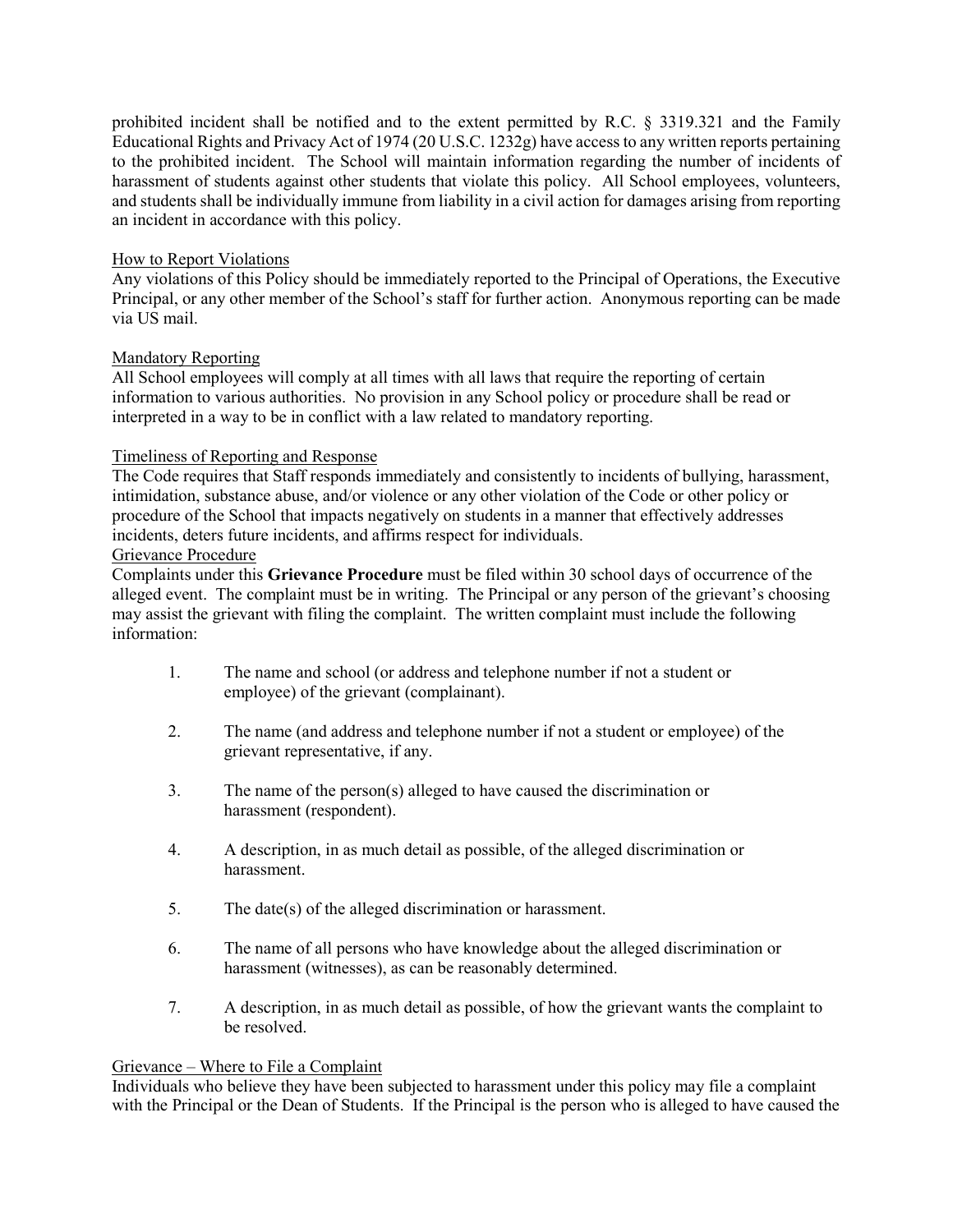harassment, the complaint may be filed with the Board. Under these circumstances, a representative of the Board will conduct the investigation as outlined below.

#### Grievance – Investigation and Resolution of the Complaint

Respondents will be informed of the charges as soon as the Principal deems appropriate based upon the nature of the allegations, the investigation required, and the action contemplated.

The Principal will interview witnesses whom they deem necessary and appropriate to determine the facts relevant to the complaint, and will gather other relevant information. The Principal will make every effort to complete such interviews and gathering of information within fifteen (15) school days of receiving the written complaint.

After completing the investigation, the Principal will meet with the grievant and/or their representative to review the information gathered and, if applicable, to propose a resolution designed to stop the discrimination or harassment and to correct its effect.

Notwithstanding the above, it is understood that in the event a resolution contemplated by the School involves disciplinary action against an employee or a student, the complainant will not be informed of such disciplinary action, unless it directly involves the complainant (i.e., a directive to "stay away" from the complainant, as might occur as a result of a complaint of harassment).

#### Retaliation

The School will not tolerate retaliation in any way against individuals who report instances of violations of this Policy, who provide information related to violations of this Policy, or who otherwise assist with the reporting of or investigation of violations of this Policy. Acts of retaliation may result in disciplinary action, up to and including suspension or expulsion.

#### **SCHOOL ENVIRONMENT**

#### Health and Safety

The School is committed to providing a safe and healthy environment for its students and Employees. The School will follow all federal, state, and local laws regarding workplace safety and health. Each employee must immediately report any work-related accident, illness, unsafe condition or practice to the Principal or their designee. Once the situation has been reported, the individual making the report to the Principal must complete an **Injury Incident Report** so a formal record of the incident may be kept on file.

#### Appropriate Relationships with Children

School employees are expected to act in an open and transparent way that would not lead any reasonable person to suspect their actions or intent. School staff is in a position of trust and has a duty to protect young people from discrimination and harm, and to maintain appropriate professional boundaries. It is equally important for staff to avoid behavior that might be misinterpreted by others as being inappropriate.

#### School Searches

School property, equipment, vehicles, and any other asset owned, leased, operated, or in the possession of the School is considered to be under the control of the School. A search of this School property (including, but not limited to, student storage units, backpacks, and any vehicle parked on School property or used in the course of School activities) may be made at the discretion of the School's Principal if a reasonable suspicion arises that items considered illegal, disruptive, or a general nuisance to the educational process are at the School. The School's Principal, or their designee, may also search a student's person and personal property, desk area, backpack, or vehicle parked on School property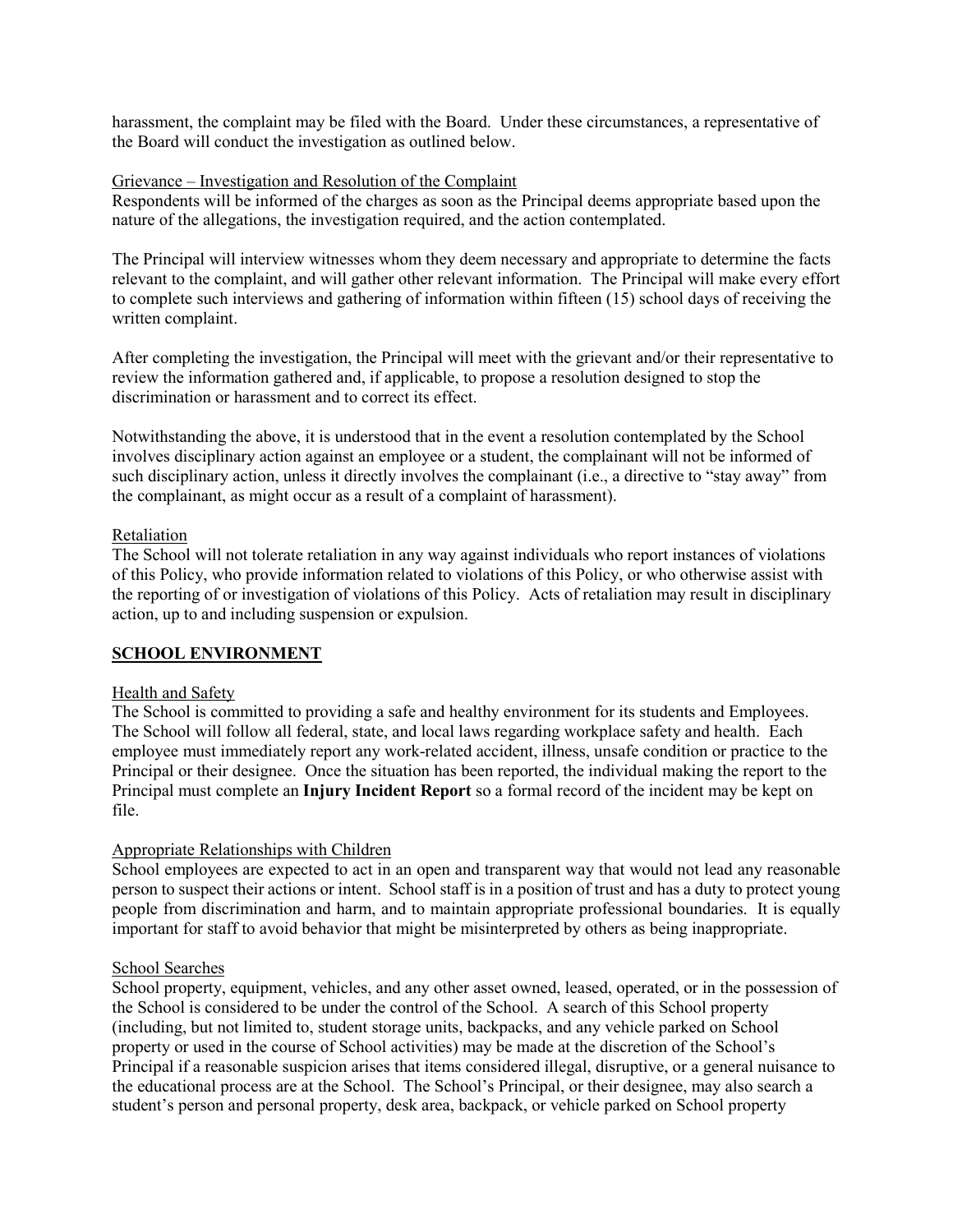whenever the School's Principal, or their designee, has reasonable suspicion to believe that a student is in possession of illegal or unauthorized materials. School officials will detain a student if there is a reasonable suspicion that the student has drugs, narcotics, weapons, explosives, or other dangerous contraband in their possession, and if such possession would constitute a clear and imminent danger to the safety and welfare of the student, any other persons, or any school property. Furthermore, School officials will promptly notify parents and the appropriate law enforcement agency of illegal possession of such materials, if found.

## Drugs and Alcohol

Use, possession, distribution, or sale of alcohol, tobacco, illicit drugs, or prescription drugs that are in possession by one for whom they were not prescribed is prohibited on School grounds, at any Schoolsanctioned activities, when students are being transported in School-sponsored vehicles, or at any time or in any place where the School conducts business. A student violation of this policy will lead to a suspension, reporting to authorities, and/or a recommendation for expulsion, as required by law, or at the discretion of the School. An employee violation of this policy will lead to disciplinary actions up to and including immediate termination.

If a student receives a suspension for a first violation of this policy, the student may be required to enroll in a rehabilitation/counseling program at the sole cost of the student's family. The student's family, when appropriate, will be required to report back with an assessment, diagnosis, and treatment plan as a condition for re-admittance into the school. A second violation of the policy will be reported to authorities and will lead to an expulsion hearing. Depending on the severity of the circumstances, the School reserves the right to proceed directly to a notification of the authorities and an expulsion hearing.

All employees are subject to pre-employment screening, reasonable suspicion, periodic, and/or random drug and alcohol testing.

#### Prescription Medication

Any student who needs to take prescription medication while on School property or while engaged in School activities must 1) give the prescription medication to the School office staff for safe keeping, and 2) provide a notification from the student's doctor indicating the kind of medication and dosing instructions.

**NOTE**: Any student who has not followed this policy and is in possession of medicine of any kind shall be treated as if they were in possession of illegal drugs.

#### Tobacco

The School is committed to enforcing the provisions of the Smoke-Free Workplace Law. Additionally, the School prohibits the use of any tobacco product in the workplace. Accordingly, the School's policy on smoking is as follows:

● It is recognized that smoking is dangerous to the health of the smoker and that second-hand smoke is a cause of disease, including lung cancer, in healthy non-smokers. The simple separation of smokers and non-smokers within the same air space may reduce, but does not eliminate, the exposure of non-smokers to environmental tobacco smoke. This applies to *all* smoking tobacco products, i.e., cigarettes, cigars, and pipes. This policy has been developed to help protect all persons from the exposure to environmental tobacco smoke and to help ensure a safe working environment.

● The School also recognizes that smokeless tobacco is dangerous to one's health and creates sanitary issues. Thus, it prohibits the use of all smokeless tobacco products (i.e. snuff and chewing tobacco) in all School facilities and areas of the workplace with no exceptions.

• Smoking is prohibited in all facilities and areas of the entire workplace with no exceptions. Smoking is not permitted anywhere at the School, including all common work areas, elevators,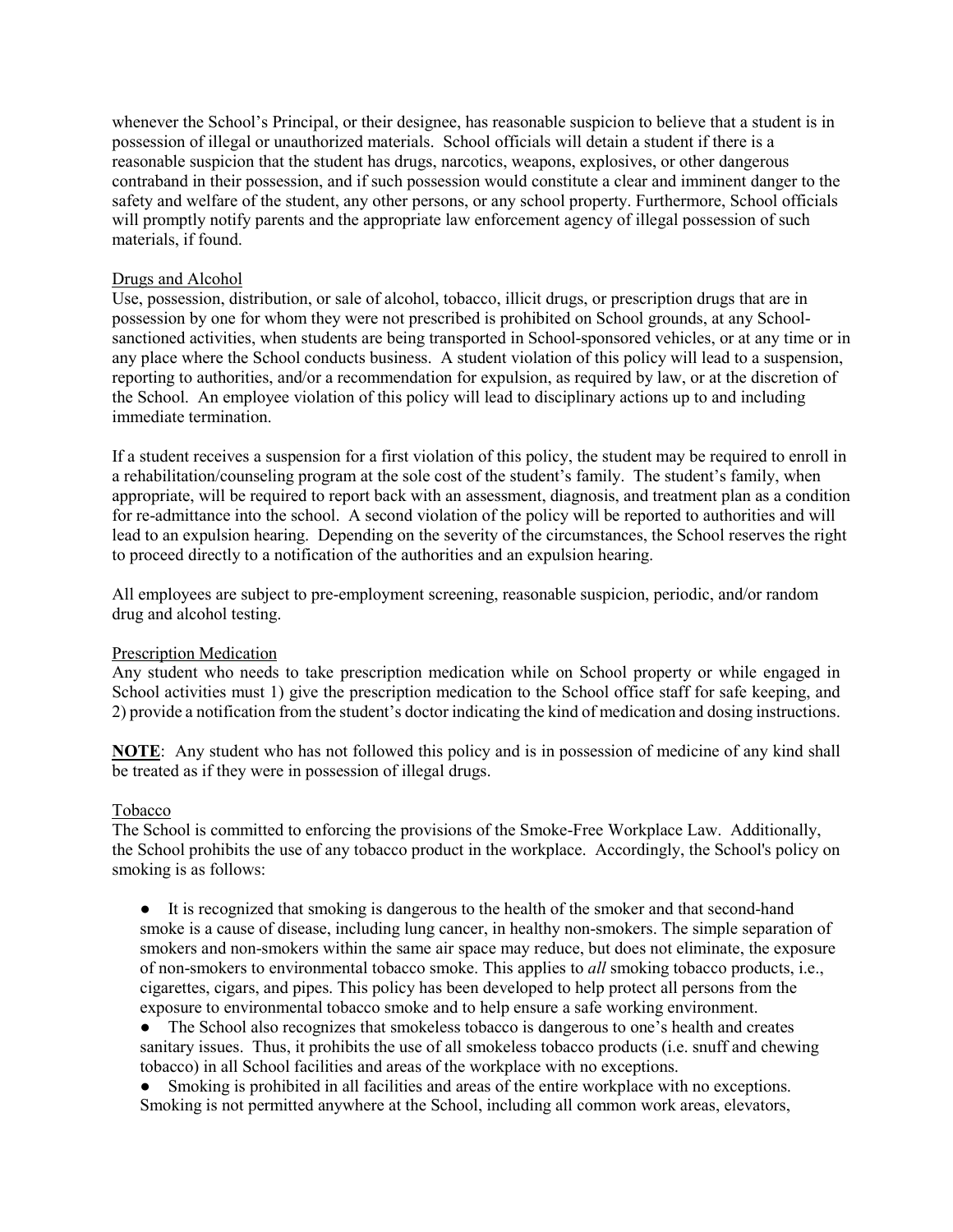hallways, School owned or operated vehicles, restrooms, conference and meeting rooms, and all other enclosed or outdoor areas in the workplace. Further, there is no use of any tobacco product within thirty (30) feet of any window or door where any School functions are occurring. Should the laws of the State of Ohio require further limitations or restrictions on the use of any tobacco product, the School will uphold those further limitations or restrictions. The policy applies to all employees, consultants, contractors, visitors, and students.

● Any disputes involving smoking must be referred to the Principal.

## Gang Affiliation

The School has adopted a policy prohibiting gang activities and presence at the School pursuant to state law, in recognition of the fact that gang activities and presence at school threaten the welfare and safety of students, teachers, visitors, guests, and others in the School community. The term "gang" as used in this policy refers to all groups of three or more individuals who share a common interest, bond, or activity characterized by criminal, delinquent, or otherwise disruptive conduct engaged in collectively or individually.

The purpose of this policy is to protect the health, safety, and welfare of those in the School community and to prevent the initiation or continuation of gang membership and gang activity in the School.

Prohibited gang affiliation or appearance includes: any manner of grooming or apparel, including clothing, jewelry, hats, emblems, and badges which by virtue of color, arrangement, trademark, or other attribute is associated with or denotes membership in or affiliation with any gang will not be allowed in School buildings or on School grounds, at School-sanctioned activities and events, or School-sponsored transportation. Gestures, signals, or graffiti that denote gang membership or activities are prohibited in the School building and on School grounds, at School-sanctioned activities and events, and on Schoolsponsored transportation. The prohibition against gang-related apparel and actions will be applied at the discretion of the staff at the School. Consequences will be applied according to the circumstances of the infraction and may include suspension or expulsion. The School will communicate with law enforcement regarding this policy, and any information related to violations of this policy, in order to further its purposes.

# **VIOLATIONS AND DISCIPLINE**

#### *General Discipline Procedures*

The purpose of disciplinary consequences is to ensure that both the individuals involved in the situation as well as the school community maintain complete focus on learning and growth. Inappropriate student behavior not only impacts the individual, but also exacts a cost on teachers, others students, and the larger school community. Students must understand that they are a part of a larger whole and are accountable to their peers for adhering to the values and expectations of the community. Prompt resolution of problems and student/family solutions to inappropriate behavior is expected.

Except as otherwise indicated in this Policy, disciplinary action for students, depending upon the nature of the action and/or referral, may include but is not limited to: a student warning (oral or written), parent notification, a written assignment, lunch or enrichment detention, community service, suspension, or expulsion. This list of possible consequences is not indicative of a series of progressive punishment that must happen in order. The School may, at its sole discretion, elect to utilize any corrective measure at its legal disposal without first utilizing other less severe consequences.

Except as otherwise indicated in this Policy, employees who violate this Policy are subject to disciplinary action up to and including immediate termination.